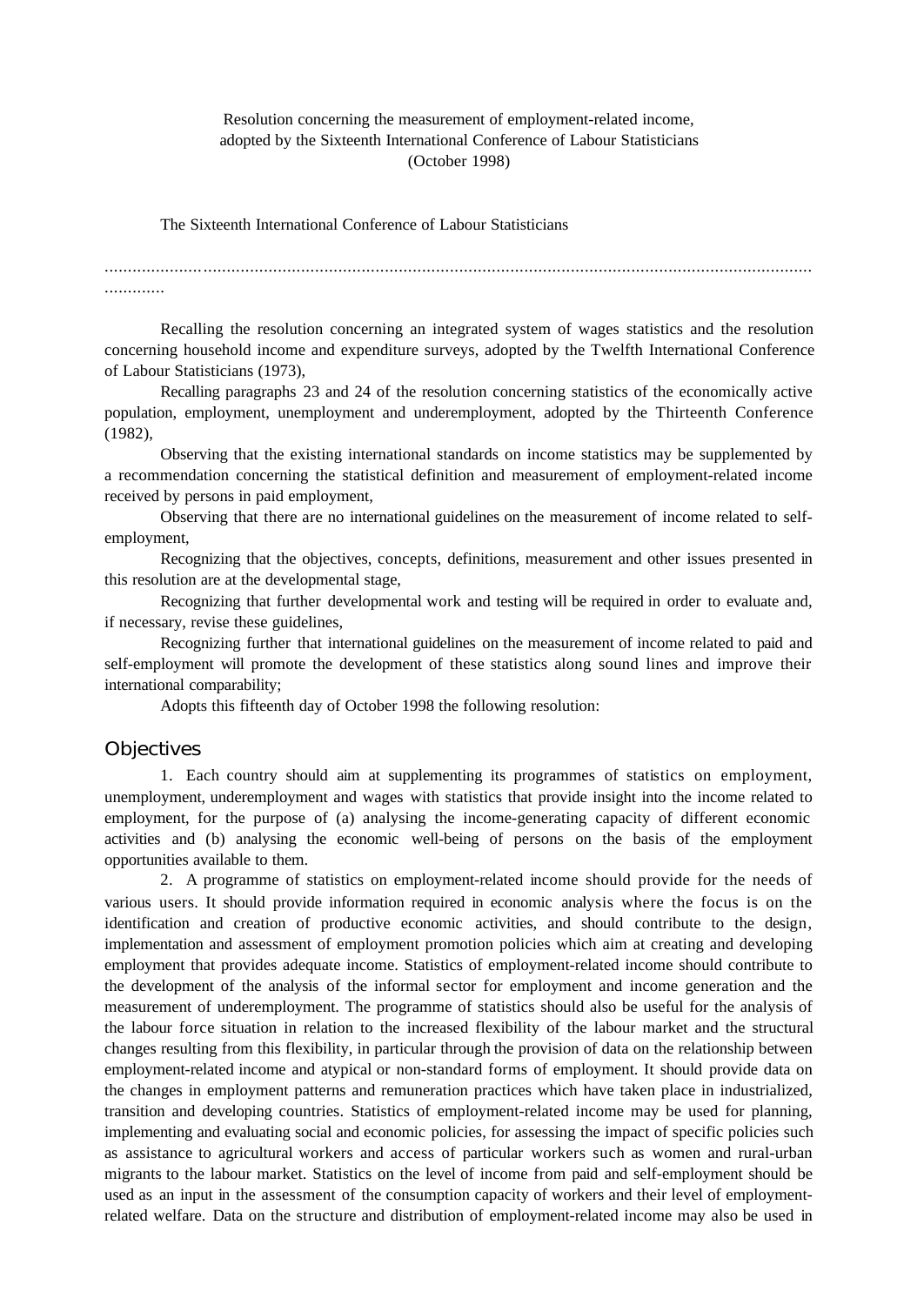connection with the adjustment of income taxes and social security contributions and the redistribution of income and social security benefits. They should contribute to the compilation of labour and national accounts.

3. In order to fulfil the above objectives, comprehensive, detailed and reliable statistics should, as far as possible, be compiled on (i) the characteristics of paid and self-employment jobs, (ii) the components and amounts of income generated by these jobs, (iii) where relevant, the corresponding volume of labour input and (iv) the socio-economic characteristics of persons holding paid and self-employment jobs.

4. In order to enhance their comparability and usefulness, statistics of employment-related income should, as far as possible, be made compatible with other related economic and social statistics and with national accounts as regards the definitions, classifications and reference periods used, where relevant, by regrouping the components of income related to paid and self-employment.

# Concepts and definitions

## *Employment-related income*

5. Employment-related income consists of the payments, in cash, in kind or in services, which are received by individuals, for themselves or in respect of their family members, as a result of their current or former involvement in paid or self-employment jobs. Employment-related income excludes income derived from other sources such as property, social assistance, transfers, etc., not related to employment.

6. For definitional and measurement purposes, the concept of income related to paid employment should be distinguished from the concept of income related to self-employment.

7. The statistics of employment-related income should cover all persons employed, as defined in the resolution concerning statistics of the economically active population, employment, unemployment and underemployment, adopted by the 13th ICLS (1982). Where feasible, they should also cover working children<sup>1</sup> and youths below the specified minimum age limit adopted for measuring the economically active population.

8. The measurement of employment-related income should relate, separately, to "persons with a paid employment job" and to "persons with a self-employment job", as further defined in the most recent version of the International Classification of Status in Employment (ICSE).

9. For further analysis, and especially for analysing economic well-being related to employment, statistics of employment-related income should cover those unemployed and not economically active persons who receive an income as a result of their former employment.

## *Income related to paid employment*

10. Income related to paid employment consists of all payments and benefits in cash, kind or services, which are received, over a given reference period, by individuals for themselves or in respect of their family members, by virtue of their involvement in current or former paid employment jobs. Such payments and benefits may be provided by the employer, social security or compulsory insurance schemes or the State.

11. Income related to paid employment should cover all categories of persons in all forms of paid employment, including persons with regular, casual, short-term, intermittent and seasonal jobs, as well as apprentices and trainees, who are classified as being "employees", in the most recent International Classification of Status in Employment (ICSE).

12. Income related to paid employment includes: total cash remuneration; the value of remuneration in kind and services; profit-related pay; and employment-related social security benefits received either directly from the employer, from social security or compulsory insurance schemes or the State.

- (a) Total cash remuneration, excluding employee contributions to compulsory employment-related social security and retirement income provision schemes (in order to avoid subsequent double counting of income), covers:
	- (i) direct wages and salaries in cash for time worked and work done, including all incentive,

 $1$  This inclusion should not be interpreted as condoning child labour.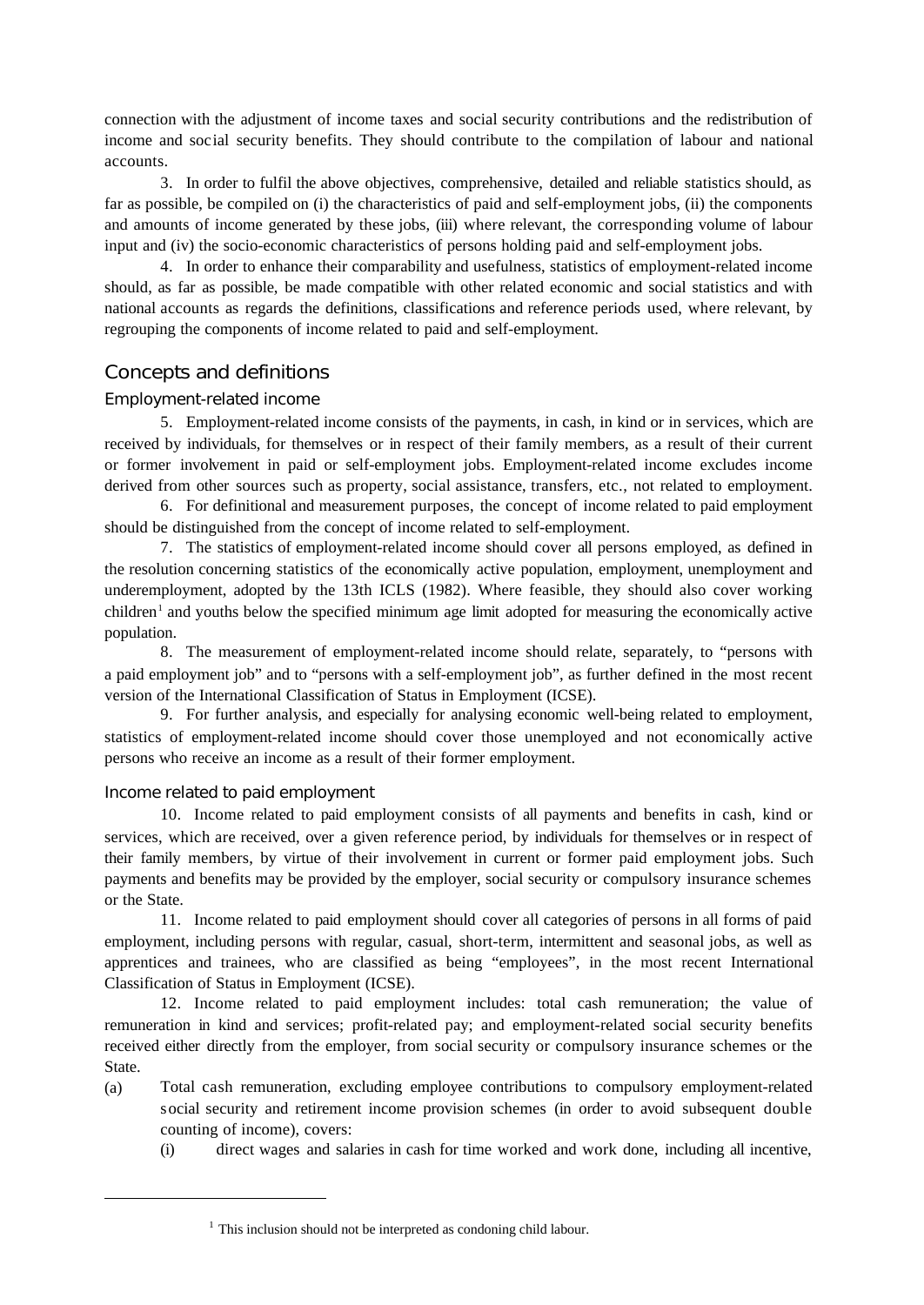shift and premium pay (e.g. for responsibility, unsanitary conditions, danger, work at night, weekends and during other unsocial hours); cost-of-living, housing, transport, language and similar allowances; hardship, mobility, non-resident, expatriation, repatriation, postadjustment and similar allowances; contractual and non-obligatory regular bonuses and premiums; tips and commissions (with and without a retainer); payments for odd jobs and duties and casual work. They also include fees and salaries of managerial staff; remuneration of trainees and apprentices; and other components of direct wages and salaries;

- (ii) remuneration for time not worked comprises: annual vacation and other paid leave; public holidays and other recognized holidays; temporary halt or slow-down of production, shorttime working; other time off granted with pay (e.g. for personal and family reasons, civic duties, union responsibilities, training and education); paid sick leave (where not regarded as social security benefit); severance and termination pay (where not regarded as social security benefit);
- (iii) cash bonuses and gratuities include: all bonuses and gratuities, whether contractual or noncompulsory bonuses and premiums, year-end and seasonal bonuses (13th, 14th or 15th month's salary, additional vacation pay, etc.); exceptional payments for innovative ideas or work methods; and similar ad hoc payments.
- (b) Remuneration in kind and services includes: traditional payments such as food, drink, fuel, clothing, footwear, etc.; the imputed rental value of free or subsidized housing; petrol and/or mileage allowance or the imputed value of free or subsidized similar benefits; the imputed value of business vehicles for employees' private use, telephone, electricity and similar utilities; free or subsidized transport to and from work and free car parking; the value covered by the employer of: union, association and club fees, nurseries, crèches, etc. for employees' children, low- or zero-interest loans, subsidized mortgages, etc., the value of output from employer's process of production;<sup>2</sup> as well as the value of other payments in kind, including flexible benefits and other compensation packages for employees.
- (c) Profit-related pay comprises: traditional profit-sharing bonuses; current receipts from profit-related schemes, participation, savings-related share option schemes and similar schemes; the initial market value of shares distributed to employees; other profit-related receipts.
- (d) Employment-related social security benefits include:
	- (i) current receipts from the employer: e.g. family, dependants' and similar allowances; educational allowances; payments in respect of absence from work due to sickness, maternity, occupational injury or disease, etc. (which compensate, in part or in full, for loss of earnings); payments in respect of temporary or partial lay-off or unemployment (which compensate, in part or in full, for loss of earnings); as well as compensation for medical expenditure, provision of free health care (homes, clinics, health services, etc.) and other social security payments received from the employer;
	- (ii) current employment-related social security benefits received from social security or compulsory insurance schemes or the State: e.g. family, dependants', educational and similar allowances; payments in respect of absence from work due to sickness, maternity, occupational injury or disease, etc. (which compensate, in part or in full, for loss of earnings); payments in respect of temporary or partial lay-off or unemployment (which compensate, in part or in full, for loss of earnings); as well as compensation for medical expenditure, provision of free health care (homes, clinics, health services, etc.) and other social security and assimilated payments for which the employment status is a condition of receipt;
	- (iii) current social security benefits received as a result of former employment: e.g. unemployment compensation; severance, termination and redundancy pay; occupational and retirement pensions and assimilated benefits.

 $2\;\;$  In so far as the provision of this type of benefit is in line with the recommendations contained in the Protection of Wages Convention, 1949 (No. 95).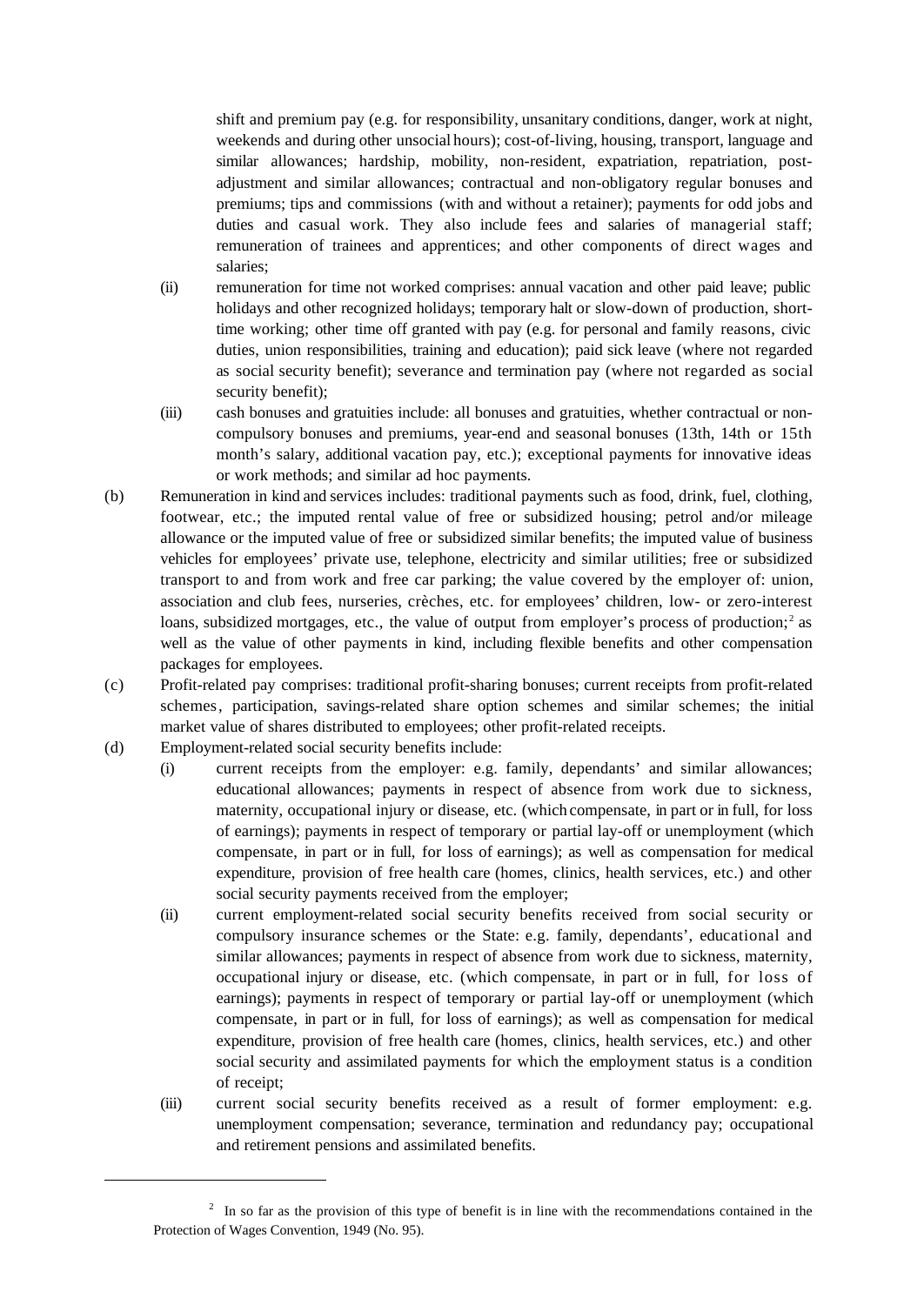13. Net income related to paid employment may be derived by deducting employees' direct taxes, union dues and other obligations. Whenever possible, the different types of deductions should be identified and recorded separately.

14. Income related to paid employment excludes income derived from other forms of activity and other sources, such as income related to self-employment, property income in the form of interest, dividends, income attributed to private insurance policyholders, rents and other forms of property income, as well as annuities, remittances, gifts, etc. It also excludes:

- family allowances and other social security benefits or assistance (e.g. food stamps, government or community housing, free health-care assistance, etc.), when paid by social security schemes or the State without regard to the employment status (e.g. under universal schemes with or without means tests);
- indemnities or allowances in cash and in kind paid by the employer purely to cover the employees' cost of work-related expenditure (e.g. tools, equipment, clothing or footwear used exclusively or mainly at work, special housing and meals necessitated by exceptional working conditions, reimbursement of business travel and accommodation expenses, medical examinations or health checks required because of the nature of the work, etc.). However, when indemnities take the form of cash payments over and above the reimbursement of expenses incurred by employees, such payments should be considered as income related to paid employment;
- employers' contributions to social security funds, insurance or other institutional units responsible for social insurance schemes.

15. When the objective is to measure the income-generating capacity of a job, all the components of income related to paid employment provided by the employer should be included. When the objective is to analyse the individual's employment-related well-being, the additional employment-related benefits provided by social security or compulsory insurance schemes or by the State should also be included.

#### *Income related to self-employment*

16. Income related to self-employment is defined as the income which is received, over a given reference period, by individuals, for themselves or in respect of their family members, as a result of their current or former involvement in self-employment jobs.

17. For purposes of measurement of income related to self-employment, the self-employed are primarily the sole owners, or joint owners, of the unincorporated household enterprises in which they work, according to the definition contained in the System of National Accounts. They may also include the owner-managers of corporations and quasi-corporations, according to the ICSE-93.

18. Gross income related to self-employment consists of:

- (a) the profit (or the share of profit) which is generated by the self-employment activity;
- (b) where relevant, the remuneration received by owner-managers of corporations and quasicorporations; and
- (c) the amount of employment-related social security benefits received by self-employed persons through schemes recognizing the status in employment as a specific condition for membership.

19. The gross profit (or the share of profit) of unincorporated household enterprises is equivalent to gross mixed income as defined in the System of National Accounts. It corresponds to the value of gross output reduced by operating expenses, where:

- the value of gross output may be defined as the value of all goods and services produced for the market as well as for own final use (market output corresponds to the value of goods and services sold, bartered or provided free of charge or at reduced prices as payments in kind to hired labour; production for own final use includes the value of goods and services consumed by the household or retained for use in future production); and
- operating expenses comprise three types of business expenditure: (a) intermediate consumption (excluding, as far as possible, expenditure for purely personal or household purposes), (b) compensation of employees payable, and (c) taxes on production payable, minus subsidies received, if any, as defined in the System of National Accounts.

20. In principle, profit (or mixed income) should be recorded net of consumption of fixed capital, i.e. after deduction of the value of consumption of productive assets (i.e. structures, machinery and equipment, cultivated assets used to produce other products, etc.).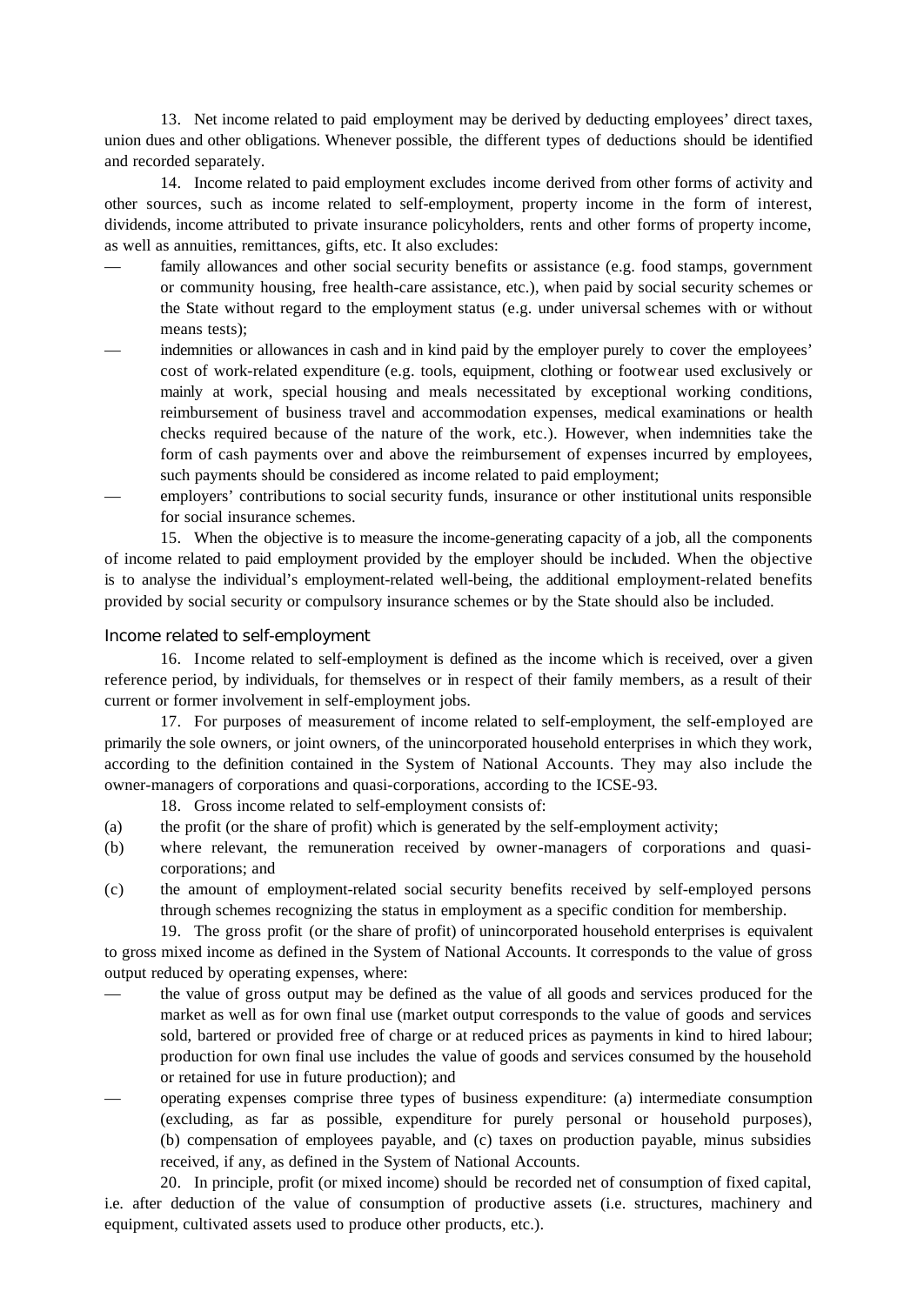21. Any contributions of the self-employed to compulsory employment-related social security or retirement income provision schemes should be deducted from gross profit or mixed income, in order to avoid subsequent double counting of income.

22. Where the self-employed run their enterprises independently from other partners and contributing family members, with or without employees, the profit corresponds to both the income generated by the enterprise and the entrepreneur's individual income related to self-employment. Where the self-employed run their enterprises in partnership, the profit represents a joint income and income related to self-employment should correspond to the share of income received by each partner.

23. Employment-related social security benefits received by the self-employed comprise those benefits which are paid through schemes organized by social security, insurance institutions or the State, which recognize the status in employment as a specific condition for membership. They may include all or some of the following benefits:

- current employment-related social security benefits received from social security or compulsory insurance schemes or the State; and
- current social security benefits received by individuals as a result of their former self-employment jobs.

24. Net income related to self-employment may be derived by deducting from gross income related to self-employment, personal direct taxes and other employment-related obligations.

25. Income related to self-employment excludes income derived from other forms of activity and other sources, such as income related to paid employment, property income in the form of interest, dividends, income attributed to private insurance policyholders, rents and other forms of property income, as well as annuities, remittances, gifts, etc. It also excludes family allowances and other social security benefits or assistance (e.g. food stamps, government or community housing, free health-care assistance, etc.) paid by social security schemes or the State without regard to the employment status (e.g. under universal schemes with or without means tests).

26. All the components of income related to self-employment noted in paragraph 18 are relevant for the analysis of the employment-related well-being of the self-employed. Where the objective is to measure the income-generating capacity of a self-employment activity, employment-related social security benefits should be excluded.

### *Employment-related income for particular groups*

27. Certain categories of workers, such as owner-managers of corporations and quasicorporations, outworkers, contractors, franchisees, dependent contract labour, domestic workers, etc., may be classified in paid employment or in self-employment for the purposes of determining their status in employment according to the ICSE. Where the income received by these workers is similar to that received by other categories of workers in paid employment, it should be measured according to the guidelines formulated for the measurement of income related to paid employment. Otherwise, it should be measured according to the guidelines formulated for the measurement of income related to selfemployment.

### Measurement issues

# *Evaluation of benefits in kind received by persons in paid employment*

28. For the purposes of the measurement of income related to paid employment, benefits in kind should be valued in terms of the income accruing to the persons in paid employment. Countries may evaluate these benefits on the basis of retail market prices. When provided free, the value of income in kind is equal to the full value of the goods and services in question. When provided at reduced prices, the value of income in kind is equal to the difference between the full value and the amount paid by the recipient.

#### *Treatment of employees' occupational expenditure*

29. Despite the fact that employees may incur specific expenses associated with working, which counterbalance part of the wages and benefits received, income related to paid employment should be recorded gross of employees' occupational expenditure.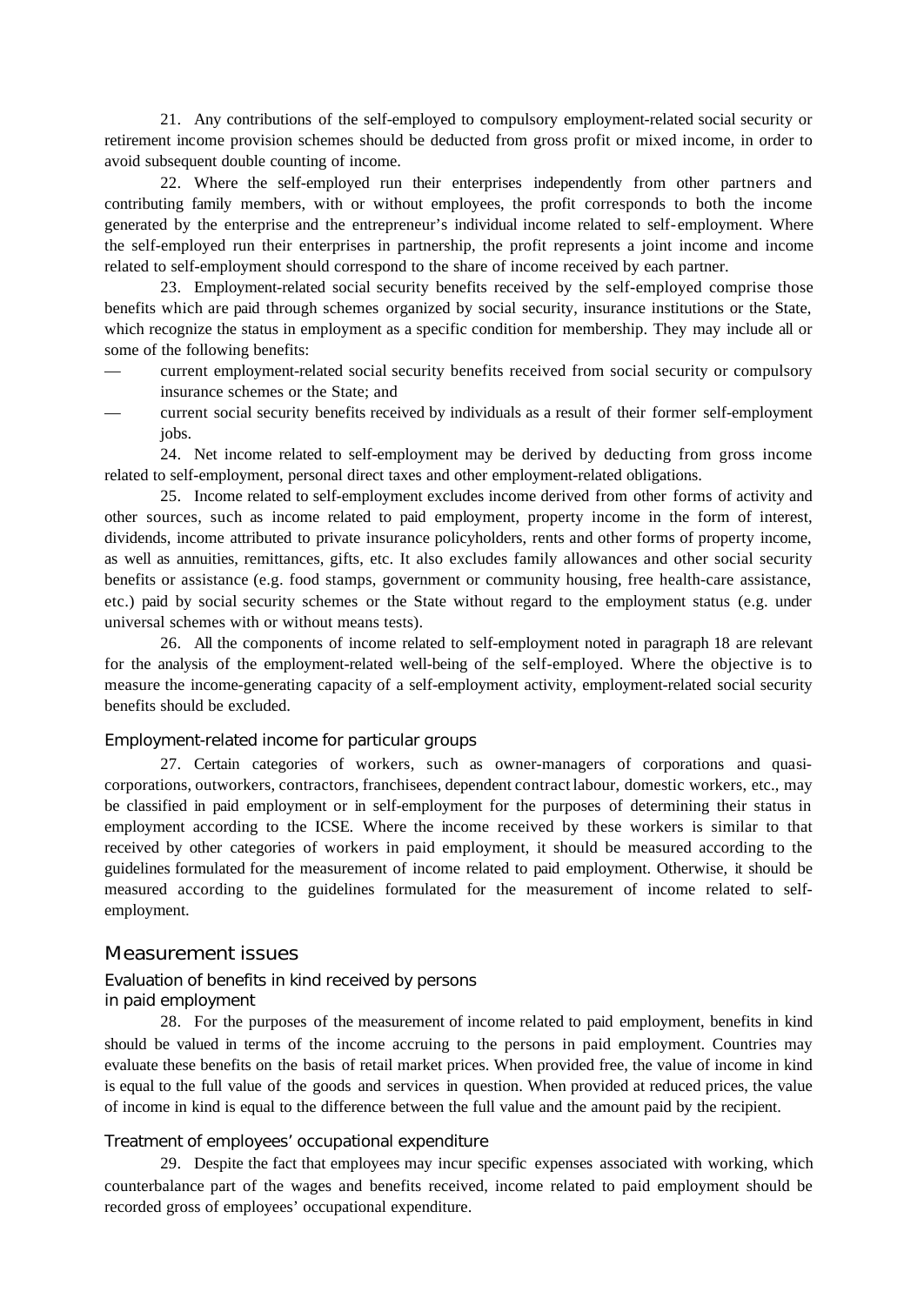# *Operational approach to the measurement of income related to self-employment*

30. In view of the heterogeneity of the self-employed population and the complexity of measurement of net income of unincorporated enterprises, the measurement of income related to selfemployment should be phased into national programmes of statistics over an extended period of time. In the initial phase, countries should endeavour to identify and measure the income received by two groups of self-employed workers:

- (a) The first group consists of self-employed persons operating their enterprises with little or negligible capital input, who produce goods and services in a similar way to paid employees (such as those engaged in crafts or services, whether in the formal or the informal sector). The income they receive is mostly a return to their labour input and the gross mixed income of the enterprise is a close estimate of net mixed income.
- (b) The second group consists of self-employed persons whose activities involve an identifiable amount of capital for the production and generation of income (such as professional workers in the formal sector or workshops in the informal sector). In this case, efforts should be made to quantify the amount of capital used to generate the income and to derive net mixed income. For this purpose, data on the consumption of productive assets (i.e. structures, machinery or equipment, cultivated assets such as trees or animals used to produce other products such as fruit or dairy products, etc.) should, in principle, be collected. Consumption of productive assets may be valued through an estimate of depreciation, according to the business accounting rules in force in each country, or according to the methods contained in the System of National Accounts. Due account should also be taken of the source of data and data collection methods. Where it is not possible to obtain reliable data on consumption of fixed capital from the self-employed, net income related to self-employment may have to be derived by means of analytical methods.

31. When measuring income related to self-employment in the informal sector, special attention needs to be paid to the particular problems of collecting income data from enterprises in this sector, due account being taken of the guidelines contained in the resolution concerning statistics of employment in the informal sector adopted by the 15th ICLS.

## *Choice of method for recording income related to self-employment*

32. The choice of an accounting technique to measure income related to self-employment should take into account the circumstances in which the self-employed operate their business and the measurement objective. Two major techniques can be used:

- (i) Accruals accounting, which measures the profit earned during the reference period, by taking into account receipts and expenses relevant to that period, irrespective of whether or not they have actually been received or defrayed. This technique measures the profitability or economic performance of the enterprise and, as such, could be favoured when the objective is to measure the income-generating capacity of self-employment ac tivities. It is also the approach favoured by the SNA.
- (ii) The cash-flow technique, which measures actual cash received (including the value of production for own use) and paid out (including the value of production given out free or at reduced prices) during the reference period. This technique provides a better indicator of the amounts of income actually available to the self-employed to meet living expenses. Where data on employment-related income are furnished by the self-employed themselves in the absence of business accounts, it is generally easier for them to provide a simple summary of cash received and paid in the assessment period (i.e. gross receipts minus expenditure).

33. These different techniques may produce different results. In determining the method used to record income related to self-employment, consideration should be given to the procedures recommended by national tax authorities, the sources of data and the methods of data collection.

# *Evaluation of the self-employed's production for own use*

34. Production for own use or consumption should be valued in terms of the basic prices of similar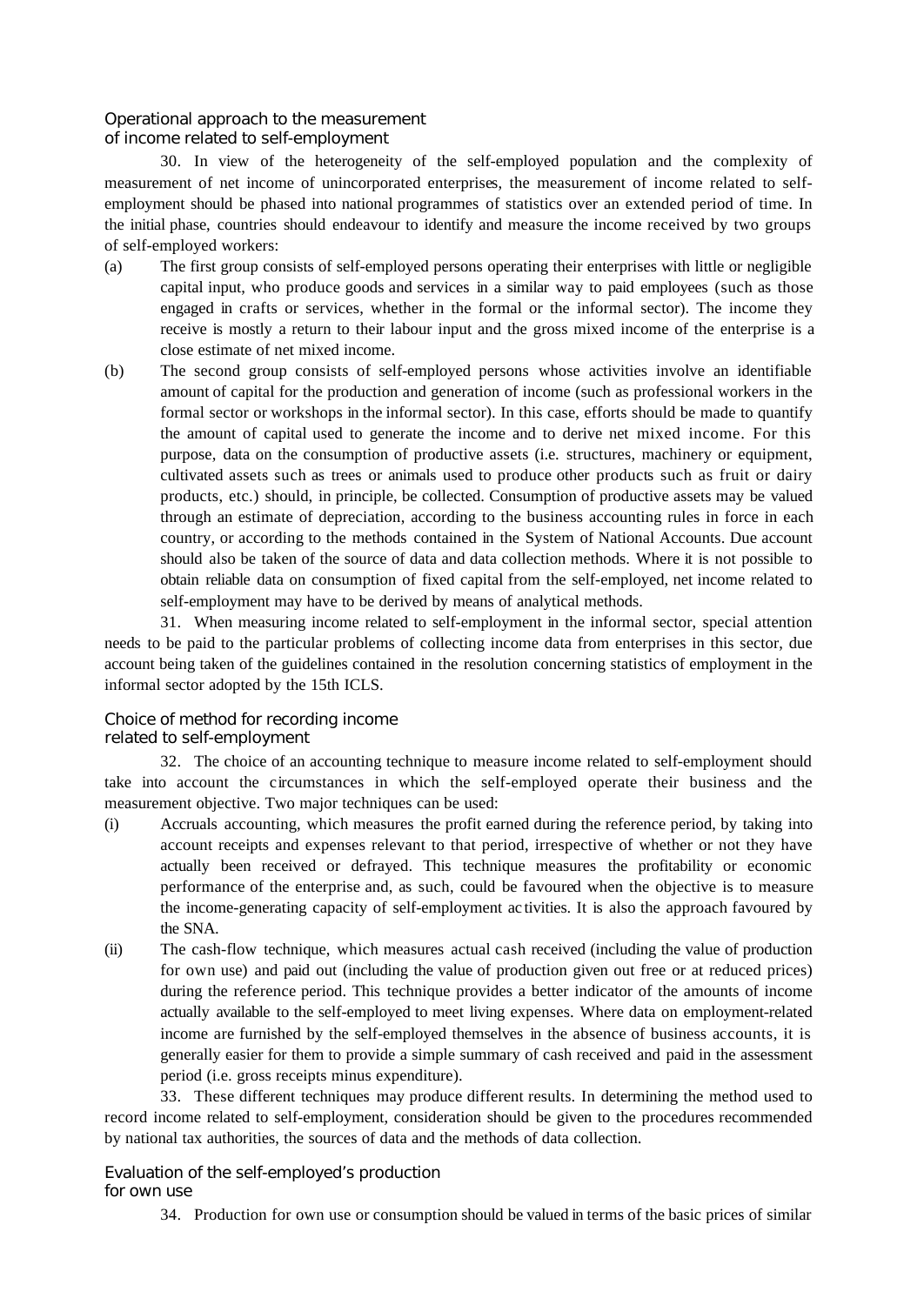products sold on the market or of their cost of production if no suitable basic prices are available, as defined in the SNA. In the absence of these prices, retail market prices could be used.

#### *Treatment of self-employment losses*

35. Self-employment activities may, over a given reference period, produce a financial loss instead of income or profit. Losses should be reflected in the measurement of income related to self-employment and evaluated as negative income.

### Statistical units

36. Two basic observation units are relevant to the measurement of income related to paid and self-employment, depending on the objective pursued: the job and the individual person.

37. For the measurement of the income-generating capacity of different economic activities, the *job*, as defined in the most recent version of the ICSE, is the basic entity on which information is to be collected and analysed. Jobs can be "paid employment jobs" and "self-employment jobs", which can be characterized by industry, occupation and employment status, coded at the most detailed level of national or international classifications. In cases where a job is jointly performed by several individuals (as in the case of unincorporated household enterprises), or when it involves several occupations (as in a farm household enterprise), all activities involved should be considered as part of one single job, classified according to its main characteristics. When compiling the corresponding employment data, all labour input from the different contributing members should be taken into account.

38. When the objective is the analysis of the employment-related well-being of the population concerned, the desirable unit is the *individual person*. The individual is also relevant when analysing the relationship between employment-related income and educational achievements, seniority in employment, work duration, etc. An individual may be engaged in a single job, have multiple jobs in paid or selfemployment, or own and operate more than one unincorporated enterprise, simultaneously or consecutively within a given reference period. From the individual's standpoint, employment-related income corresponds to the sum of all incomes generated by all jobs as well as income from former employment.

### Reference period

39. In measuring income related to paid and self-employment, account should be taken of the seasonal variations which affect the receipt of income, the fluctuations in work intensity of individuals, and the possible combination of multiple activities and periods of activity and inactivity of the population concerned. For this purpose, income related to paid and self-employment should be measured over a long reference period, such as a full year.

40. For data collection purposes, shorter reference periods, such as a month or a quarter, may be used. Different activities and jobs may require different reference periods, such as a month for regular full-time paid employment, complemented by data on additional annual receipts, or a crop season in agricultural self-employment. For analytical purposes, data on employment-related income referring to short reference periods should be aggregated over the long reference period mentioned above.

#### Data requirements

41. For the measurement of the income-generating capacity of different jobs, there should be consistency between the data on employment in a given job and the data on income generated by that job. Data should therefore be collected on: (i) the characteristics of the job (industry, occupation, employment status), type of enterprise (individual enterprise, partnership, corporation, etc.), employment size and sector (e.g. informal or formal sector, public or private sector); (ii) the volume of labour input (duration of employment and time worked by all contributing persons); and (iii) the amount of income generated by that job.

42. In order to analyse the relationship between employment and the well-being of individuals, data are needed for each person: (i) separately on each main and secondary job carried out during the reference period; (ii) the income derived from each of these jobs; (iii) the socio-economic characteristics of individuals**:** age, sex, education and skill level, etc.; and (iv) any spells of unemployment or inactivity that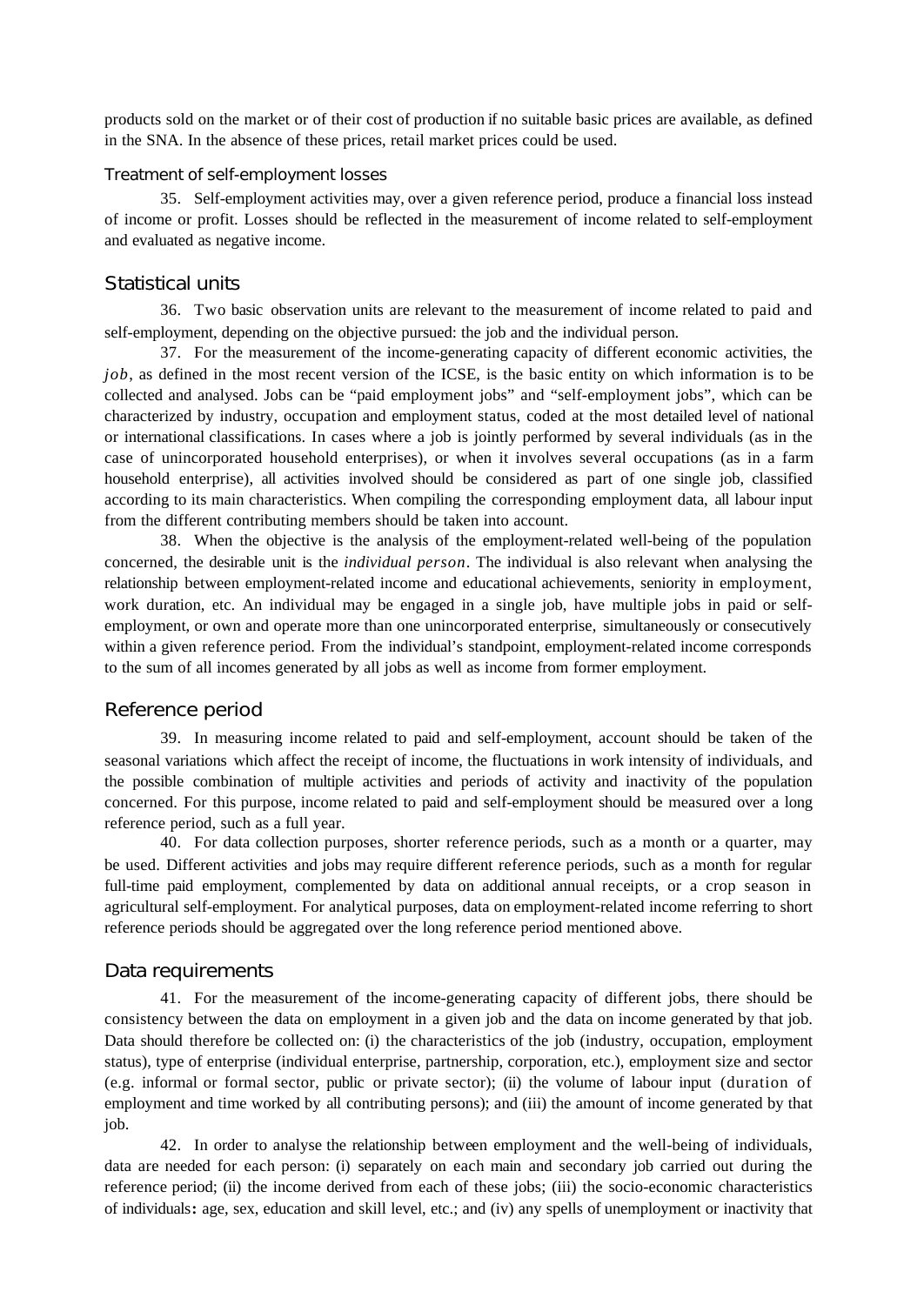an individual may have experienced during the given reference period.

# Measurement of volume of employment

43. One of the requirements of the measurement of employment-related income is that the part of the income directly generated by a job be related to the volume of employment which has gone into that job. Income and employment data should therefore refer, or be convertible, to the same reference period.

44. For each job, the volume of employment should be assessed in terms of work duration, expressed in the number of hours, days, weeks, etc., during which the activity has been carried out. Where the activity is carried out by several contributing family workers and income is the result of a joint labour input (e.g. in household enterprises), efforts should be made to measure the share of hours, days, weeks, etc., worked by each member.

45. At the individual level, employment-related income should be measured for each job carried out during the reference period, whether in paid or self-employment, together with the corresponding labour input in each activity. This requires linking the income received to the work experience of the person over the given reference period.

#### *Measurement of hours of work*

46. The measurement of hours of work of employees is dealt with in the resolution concerning statistics of hours of work adopted by the Tenth ICLS in 1962 and may be expressed in terms of *normal* hours of work, hours *actually worked* and *hours paid for*. Where data on income and hours of work are derived from labour force sample surveys and other household surveys, hours of work may also be expressed in terms of *usual* hours of work.

47. In the absence of international guidelines on the measurement of hours of work of the selfemployed, the measurement of their hours of work should be extensive enough to cover not only the hours during which the self-employed are directly performing the functions of their trade or profession, but also the time spent on all related or complementary activities at the workplace and outside the workplace (such as seeking business or waiting for customers, keeping records, maintaining equipment or being available for business). Where relevant, countries should provide clear guidelines on how to measure hours of work, taking into account the particularities of self-employment activities, in the light of national circumstances.

48. Notwithstanding the definitional issue, hours of work should be identified for each job separately, and at the level of multiple jobholders total hours of work should equal the total number of hours worked at all paid and/or self-employment jobs. Care should be taken in measuring hours of work for individuals who carry out more than one job simultaneously.

#### *Measurement of work duration*

49. The measurement of work duration is particularly important to study the relationship between employment and economic well-being, and in particular between full-time and part-time, part-year, casual and intermittent employment and low income.

50. For each job considered, days or weeks worked should refer to the total labour input which has gone into the job during the reference period. Where this refers to the time spent by several household members on the same activity, work duration should also refer to the time worked by all persons concerned.

51. At the individual level, the assessment of employment-related well-being requires linking the employment status of individuals to their work experience over the reference period. During a one-year reference period, individuals may combine periods of employment, unemployment and economic inactivity during which some or no employment-related income accrues. Each of these periods should be identified, account being taken of all jobs performed, including casual or simultaneous employment. The main situations may be classified into broad categories relevant to the measurement of employment-related wellbeing (or hardship).

### Data sources

52. The collection of data on income related to paid and self-employment should be based on the regular national statistical programmes, using all available sources.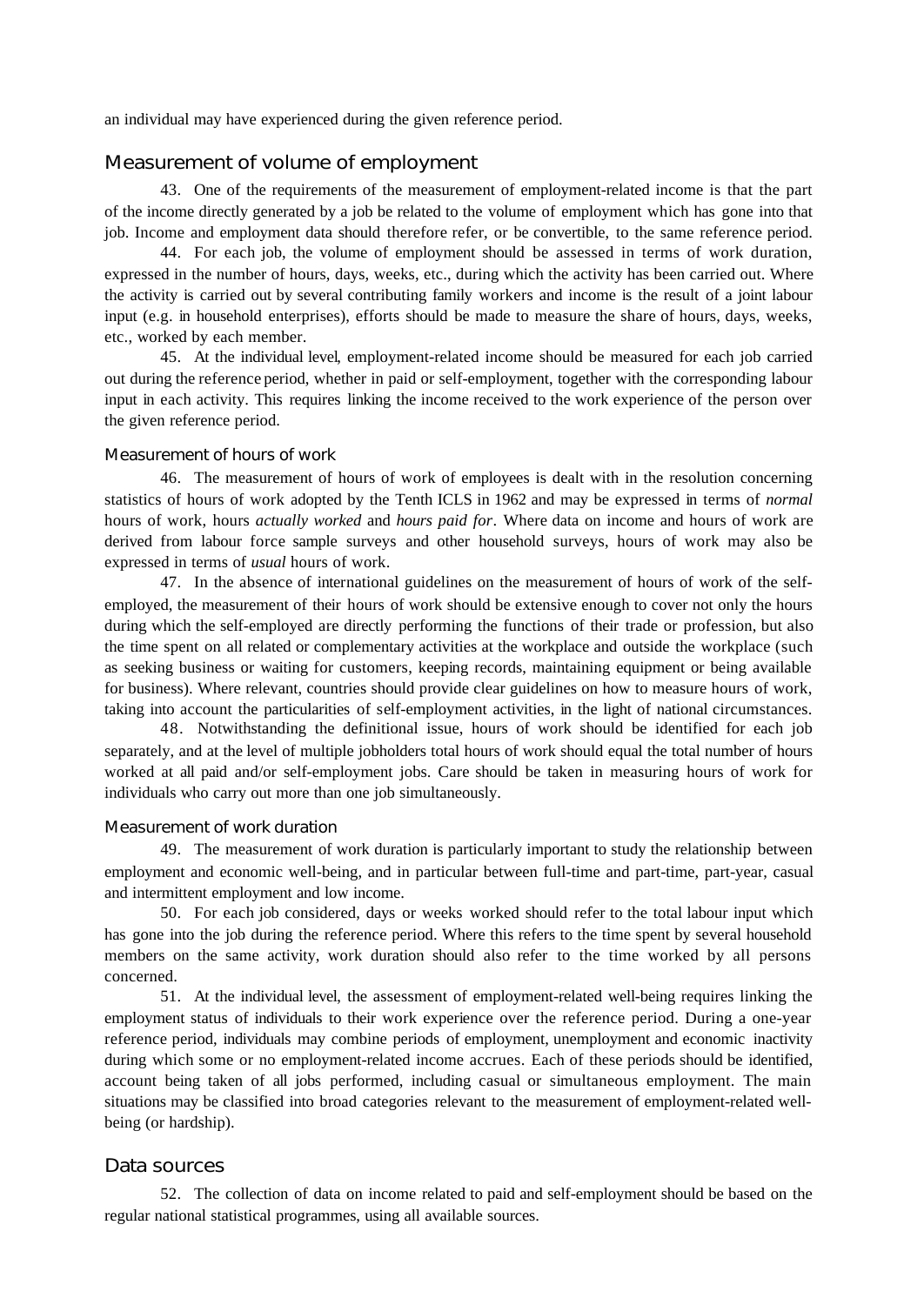53. One such source could be general or specialized household surveys, with individual household members as observation units.

54. Other sources of data include establishment surveys, administrative records (such as income tax and social security records), informal sector surveys (according to the guidelines contained in the ILO resolution concerning statistics of employment in the informal sector), agricultural surveys, surveys of small economic units and population censuses.

55. The choice of the appropriate source**s** of data should be based on the results of a cost-benefit analysis, taking into account factors such as the desired accuracy and details required from the results, the availability of different sources, the existence and design of labour force or other household surveys and the feasibility of adding new topics to these surveys or of launching separate surveys, and the response burden.

56. Several sources may be used for the collection of data on employment-related income. The use of different sources equally enables the comparison of the data and the evaluation of its quality.

57. Labour force surveys which collect data on income constitute an essential source of data on the income-generating capacity of jobs and its links to the labour market activities of individuals. Additional variables and appropriate questions accompanied by detailed instructions addressed to all individuals, including those not employed at the survey date, may, in principle, cover nearly all income during a given period, including those employment-related benefits received from sources other than the employer and as a result of current or former employment (e.g. received from social security or insurance schemes or the State). Income data should be linked to each person's educational and other characteristics, for each activity and occupation, in order to establish the link between income and type of occupation, type of contract, skill level, duration of employment and unemployment, seniority in trade or occupation.

58. Household budget and household income and expenditure surveys are particularly suitable for collecting data on all types of income, including income components in cash, in kind and in services, and income deductions. Special care should be taken in such surveys to better identify the relationship between income and employment. In particular, detailed information on income related to paid and self-employment should be collected in respect of each activity performed or job held by each household member, together with the corresponding volume of employment in terms of hours of work and work duration.

59. In order to improve the quality and relevance of income-related questions in labour force and other household surveys, efforts should be made in particular:

- to collect income data directly from the persons concerned and avoid the use of proxy respondents as much as possible;
- to obtain disaggregated data on the components of employment-related income and link income to work duration in each job and for each individual member covered by the survey;
- to reduce recall errors and pinpoint the seasonal characteristics of certain jobs using various solutions, such as conducting repeated surveys or surveys with a sample spread over the year and a shorter reference period such as a quarter or a season; using the month-to-month recall approach to obtain information on each of the 12 months of the reference period; fixing data collection at a time which coincides with the collection of income data for income tax and social security purposes, etc.

One of the limitations of household surveys is that income can usually only be measured net, i.e. after deduction of social security contributions, income taxes, etc.

60. Establishment surveys can also serve as a basis for the collection of data on those components of income related to paid employment received directly from the employer. For the purpose of measuring employment-related income, the coverage of traditional establishment surveys should be extended, or specially designed surveys should be carried out (i) to cover small establishments, ownaccount workers and household enterprises, and (ii) to include and identify separately all categories of persons in paid employment, and in particular, managerial employees, part-year, part-time and where possible casual and intermittent workers, together with their related volume of employment. Structural surveys of earnings, which enable a cohort of employees to be followed over time and information to be collected on income levels and trends according to detailed employees' characteristics (sex, age, occupation, conditions of employment, etc.) are the most appropriate establishment surveys for the compilation of data on income related to paid employment.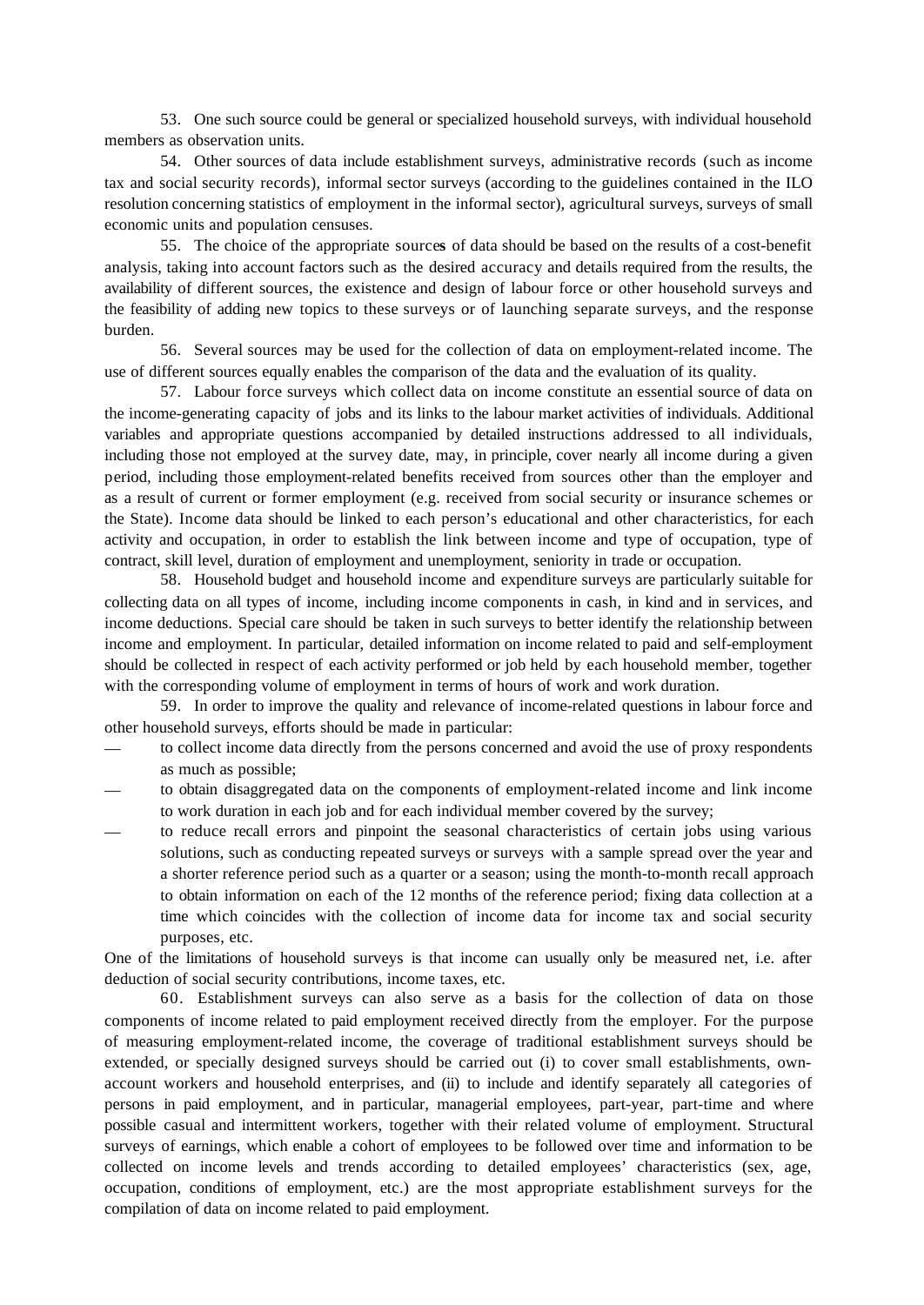61. When the information collected in establishment surveys is supplemented by data drawn from other sources, such as tax and social security records**,** the social security benefits should relate to the same set of employees for whom total remuneration data have been collected from the establishments.

62. In order to alleviate the difficulties experienced in field surveys in general, related to the reluctance of interviewed persons to provide income data, the difficulty in quantifying non-monetary income, the relatively heavy workload for the statistical agencies and the risk of inaccurate responses, extra care should be taken in the preparatory phase, i.e. in the conception of appropriate definitions and guidelines, the drafting of directives and the training of officers. At a subsequent stage, special attention should be paid to the analysis and interpretation of the resulting income data and total and item nonresponse should be partly compensated through adjustment procedures.

## Data compilation

63. In order to measure the income-generating capacity of different jobs or economic activities, employment-related income should be related to the job variables (regular/casual, full/part-time, etc.) and measured within the framework of employment duration and working time.

64. In order to assess employment-related well-being, data should be collected on income derived from all jobs for each person. For each job, income data should be collected along with the individual's status in employment, the length of the reference period to which the income refers, the duration of work in hours, days, months, etc., where relevant.

65. Data should be collected on the components, as well as on the aggregate, of income related to paid and self-employment, along the following lines:

- (a) Gross income related to paid employment, excluding social security contributions as in paragraph  $12.$ 
	- total cash remuneration:
	- total imputed value of remuneration in kind and services;
	- profit-related pay;
	- employment-related social security benefits:
	- received from employer;
	- received from social security and insurance schemes or the State.
- (b) Gross income related to self-employment, excluding social security contributions as in paragraph 21:
	- gross profit or where relevant gross output less operating expenses;
	- consumption of fixed capital/depreciation;
	- net profit (or share of profit);
	- employment-related social security benefits.

## Data classification

66. Statistics of employment-related income should be classified by economic activity, status in employment and occupation or occupational group, at least according to the major groups and categories of the most recent version of the relevant international classifications. These statistics should be systematically disaggregated by sex in all analyses. Other important variables for cross-classifications of data on income related to paid and self-employment are age, level of education, level of skill, seniority in job or activity and sector (formal or informal).

67. Disaggregations of the main status in employment categories may be relevant in order to distinguish specific groups such as owners-managers of corporations and quasi-corporations from other self-employed persons, employers from own-account workers, permanent employees from temporary, seasonal or casual employees, etc.

68. In order to measure the relationship between employment and income, account should be taken of all activities performed during the reference year, including simultaneous jobs. The employment experience of individuals during the reference period may be assessed through the identification of spells of full- and part-time employment, unemployment and inactivity. At the aggregate level, the main situations may be regrouped into broad categories relevant to the measurement of employment-related well-being, such as:

— full-year/full-time employment;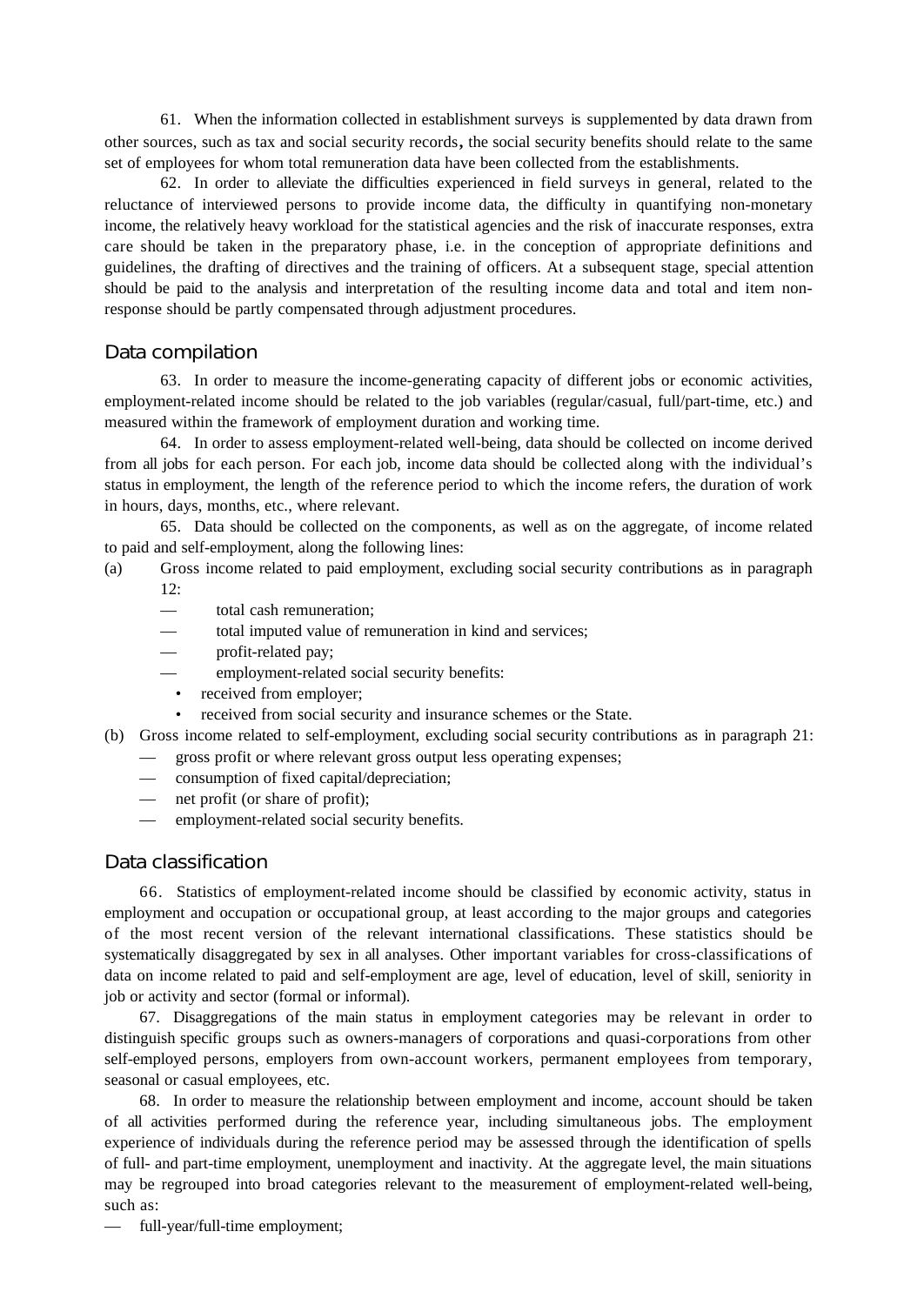- part-year/part-time employment with no unemployment:
	- for voluntary reasons;
	- for involuntary reasons;
- part-year employment with some unemployment;
- mainly unemployment:
	- with some employment;
	- without employment;
- mainly inactive with some employment.

69. Further variables may be introduced, such as length of employment, spells and duration of unemployment, etc. Such classifications would permit the identification of the main types of employmentrelated hardship, the severity of employment problems and the degree of labour force attachment of persons experiencing economic hardship.

### **Periodicity**

70. Countries should endeavour to regularly collect, compile and disseminate statistics of employment-related income at least every five years.

### Analytical measures

71. Statistics of average income related to paid and self-employment should be compiled per time unit. The time unit in which average employment-related income is expressed, e.g. hour, day, week or month, should depend mainly on how meaningful the figures would be in the country concerned and on the feasibility of data collection. Where possible, estimates of average annual income related to paid and selfemployment should be compiled.

72. Where feasible, estimates of hourly employment-related income should also be developed, based on the annual estimates of income and on the corresponding volume of employment expressed in terms of hours of work and work duration.

# Complementary approach to non-measurable benefits

73. In view of, on the one hand, the importance generally attached to the growth of forms of compensation schemes offering current and deferred entitlements to various benefits to persons in paid employment (e.g. pensions and health plans, life insurance, flexible benefits and the like), and, on the other hand, the measurement difficulties inherent in the assessment of the value of such entitlements, efforts should be made to conduct surveys of employee benefits, in such a way as to provide data on the incidence and characteristics of the benefits received by persons in paid employment (e.g. participation requirements, employers' and employees' contributions (where appropriate), health-care deductibles, pension benefit formulas, paid leave provisions, number of beneficiaries). Data should be compiled and published by size of establishment and various employer and employee characteristics (major industry groups, full-time and part-time employment, etc.).

74. Where relevant, efforts should be made to collect, compile and disseminate similar information on social security and other employment-related benefits which are received by self-employed persons.

# Imputed contribution of contributing family workers

75. In household enterprises, and more generally in self-employment activities, activities may be jointly performed by several members of the household without formal or individualized earnings or income. In that case, the profit or mixed income derived by the self-employed head of the enterprise also rewards the participation of contributing family workers (as defined in the most recent version of ICSE) whose participation in the economic activity is of varying duration and intensity and at different levels of responsibility. It is therefore necessary to assess the contribution of these workers, disaggregated by sex, to the economic development of household enterprises.

76. Contributing family workers generally have jobs whose occupational content and level of